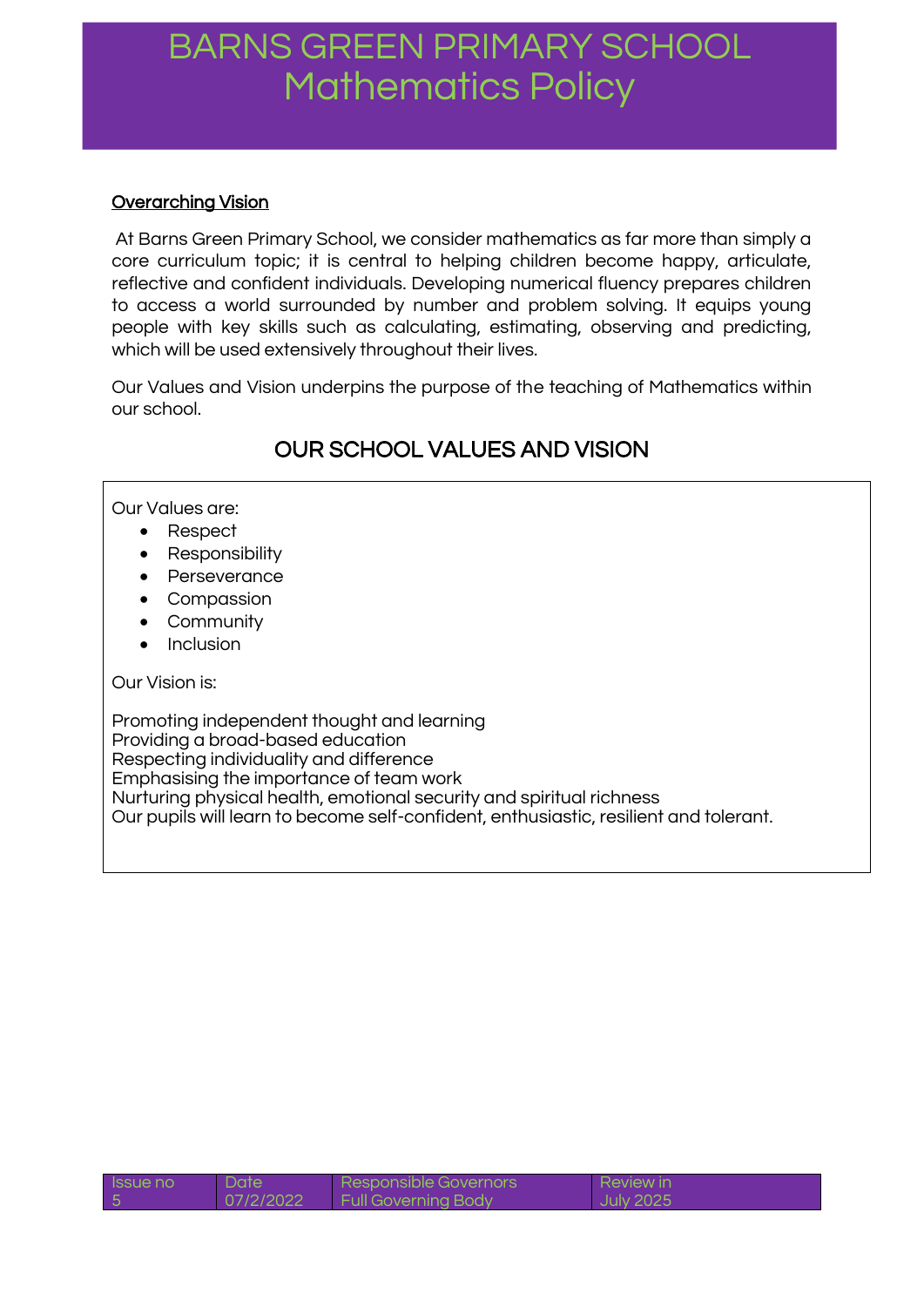There are certain key aims that demonstrate the intent for the teaching of mathematics in our school. We teach children that having a growth mindset will help them to persevere when they find tasks challenging and that we learn through trial and error. At Barns Green, we believe that our teaching of mathematics:

 promotes enjoyment of learning through practical activity, exploration and discussion;

develops confidence and competence with numbers and the number system;

 develops the ability to solve problems through decision-making and reasoning in a range of contexts and

helps children understand the importance of mathematics in everyday life.

All children are given opportunities to:

 develop a sense of the size of a number and where it fits into the number system (place value);

 become fluent in number facts such as number bonds, multiplication tables, doubles and halves;

 solve simple problems mentally, using jottings personal to them and the bar model to visualise the problem;

 calculate accurately and efficiently, both mentally and with pencil and paper, drawing on a range of calculation strategies and judging whether their answers are reasonable;

 explore the features of shape and space, and develop measuring skills in a range of contexts and

 explain and make predictions from the numbers in graphs, diagrams, charts and tables

#### **Introduction**

In September 2017, Barns Green began transitioning towards a mastery approach to the teaching and learning of mathematics. We understood that this would be a gradual process and take several years to embed. The rationale behind changing our approach to teaching mathematics lay within the NCETM Maths Hub Programme as well as the 2014 National Curriculum, which states:

• The expectation is that most pupils will move through the programmes of study at broadly the same pace.

• Pupils who grasp concepts rapidly should be challenged through being offered rich and sophisticated problems before any acceleration through new content.

• Those who are not sufficiently fluent with earlier material should consolidate their understanding, including through additional practice, before moving on.

#### **FLUENCY – REASONING – PROBLEM SOLVING**

These three key aims of the National Curriculum should be addressed in each sequence of learning.

| <b>ISSUE NO</b> | Date      | Responsible Governors      | Review in |
|-----------------|-----------|----------------------------|-----------|
|                 | 07/2/2022 | <b>Full Governing Body</b> | July 2025 |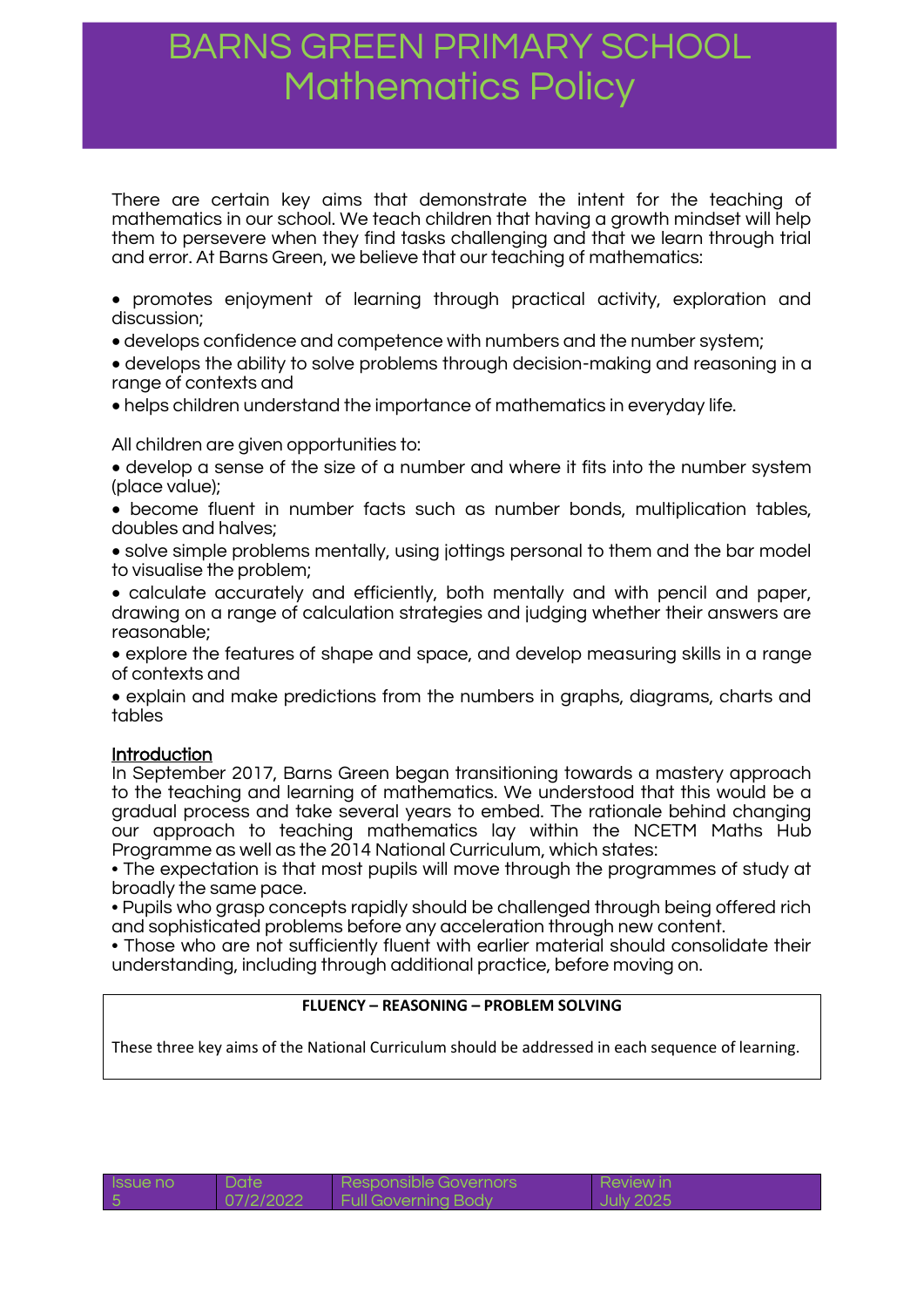#### **5 Big Ideas of Mastery**



 Our teaching and implementation for mastery is underpinned by the NCETM's 5 Big Ideas. • Opportunities for Mathematical Thinking allow children to make chains of reasoning connected with the other areas of their mathematics.

• A focus on Representation and Structure ensures concepts are explored using concrete, pictorial and abstract representations, the children actively look for patterns and generalise whilst problem solving.

• Coherence is achieved through the planning of small, connected steps to link every question and lesson within a topic.

• Teachers use both procedural and conceptual Variation within their lessons and there remains an emphasis on Fluency with a relentless focus on number and times table facts.

#### 8 Classroom Norms to Establish:

- 1. Everyone can learn mathematics to the highest levels.
- 2. If you 'can't do it', you 'can't do it yet' (Growth Mindset).
- 3. Mistakes are valuable.
- 4. Questions are important.
- 5. Mathematics is about creativity and problem solving.
- 6. Mathematics is about making connections and communicating what we think.
- 7. Depth is much more important than speed.
- 8. Mathematics lessons are about learning, not performing.

### Teaching for Mastery Principles

• It is achievable for all – we have high expectations and encourage a positive 'can do' mind-set towards mathematics in all pupils, creating learning experiences which

| <b>Issue no</b> | Date <sup>1</sup> | Responsible Governors      | <b>Review in</b> |
|-----------------|-------------------|----------------------------|------------------|
|                 | 07/2/2022         | <b>Full Governing Body</b> | <b>July 2025</b> |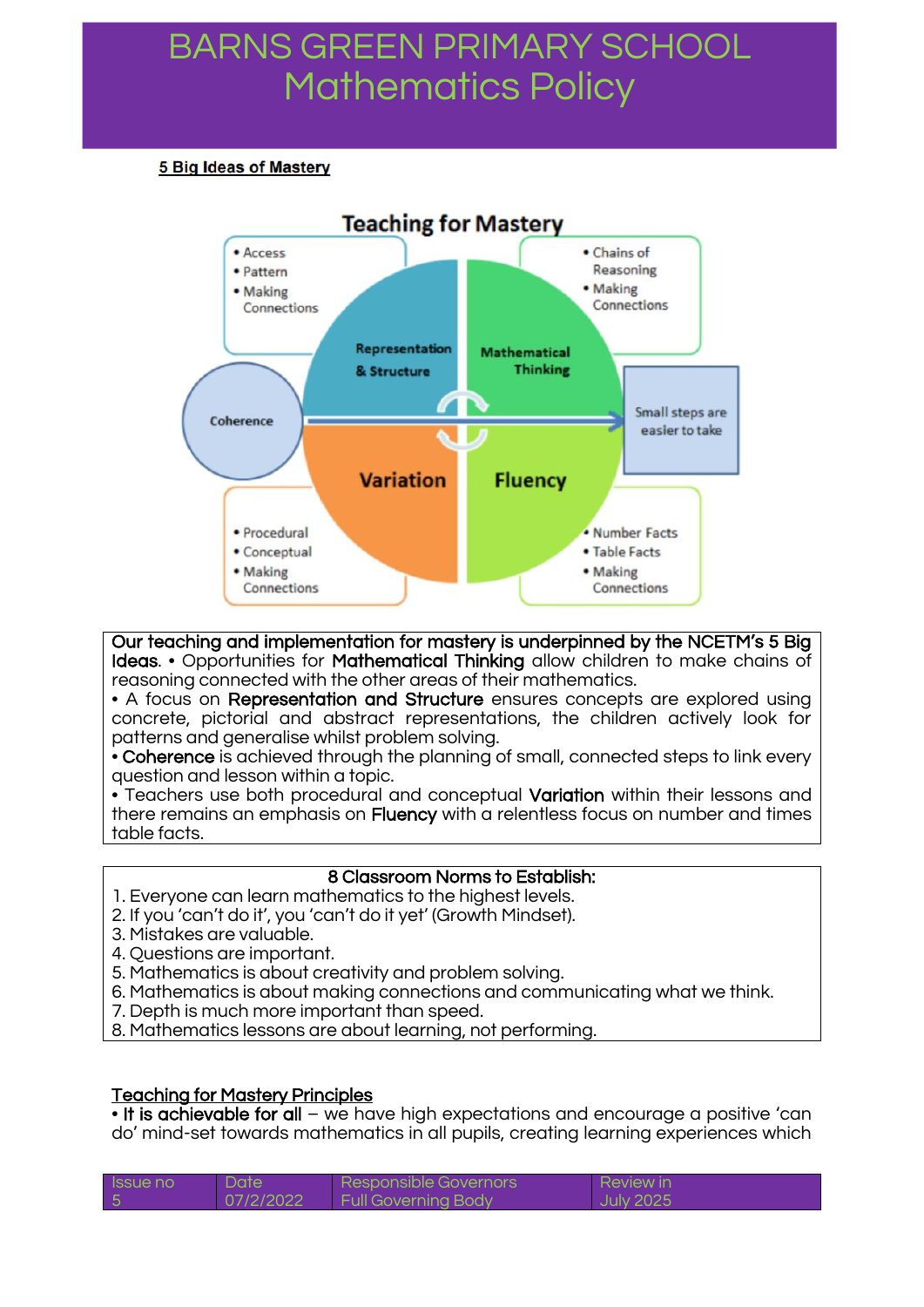develop children's resilience in the face of a challenge and carefully scaffolding learning so everyone can make progress.

• Deep and sustainable learning – lessons are designed with careful small steps, questions and tasks in place to ensure the learning is not superficial.

• The ability to build on something that has already been sufficiently mastered – pupils' learning of concepts is seen as a continuum across the school.

• The ability to reason about a concept and make connections – pupils are encouraged to make connections and spot patterns between different concepts (E.g. the link between ratio, division and fractions) and use precise mathematical language, which frees up working memory and deepens conceptual understanding.

• Conceptual and procedural fluency – teachers move mathematics from one context to another (using objects, pictorial representations, equations and word problems). There are high expectations for pupils to learn times tables, key number facts (so they are automatic) and have a true sense of number. Pupils are also encouraged to think whether their method for tackling a given calculation or problem is Appropriate, Reliable and Efficient (A.R.E).

• Problem solving is central – this develops pupils' understanding of why something works so that they truly have an appreciation of what they are doing rather than just learning to repeat routines without grasping what is happening.

• Challenge through greater depth - rather than accelerated content, (moving onto next year's concepts) teachers set tasks to deepen knowledge and improve reasoning skills within the objectives of their year group.

### Curriculum design and planning

• Staff use White Rose Maths Schemes of Learning as a starting point in order to develop a coherent and comprehensive conceptual pathway through the mathematics. The focus is on the whole class progressing together.

• Learning is broken down into small, connected steps, building from what pupils already know. The lesson journey should be detailed and evident on whiteboards (Lynx or PowerPoint) and within teacher's plans.

• Difficult points and potential misconceptions are identified in advance and strategies to address them planned.

• Key questions are planned, to challenge thinking and develop learning for all pupils.

• Contexts and representations are carefully chosen to develop reasoning skills and to help pupils link concrete ideas to abstract mathematical concepts.

• The use of high-quality materials and tasks to support learning and provide access to the mathematics, is integrated into lessons. These may include White Rose Maths Schemes of Learning and Assessment Materials, NCETM Mastery Assessment materials, NRICH, visual images and concrete resources.

• Opportunities for extra fluency practice (instant recall of key facts, such as number bonds, times tables, division facts, addition and subtraction facts) should be provided outside mathematics lessons (morning starters, post lunch or lesson transitions).

#### Lesson Structure

• Lessons are sharply focused; digression is generally avoided.

• Key new learning points are identified explicitly.

• There is regular interchange between concrete/contextual ideas, pictorial representations and their abstract/symbolic representation.

| <b>ISSUE NO</b> | Date      | Responsible Governors      | <b>Review in</b> |
|-----------------|-----------|----------------------------|------------------|
|                 | 07/2/2022 | <b>Full Governing Body</b> | <b>July 2025</b> |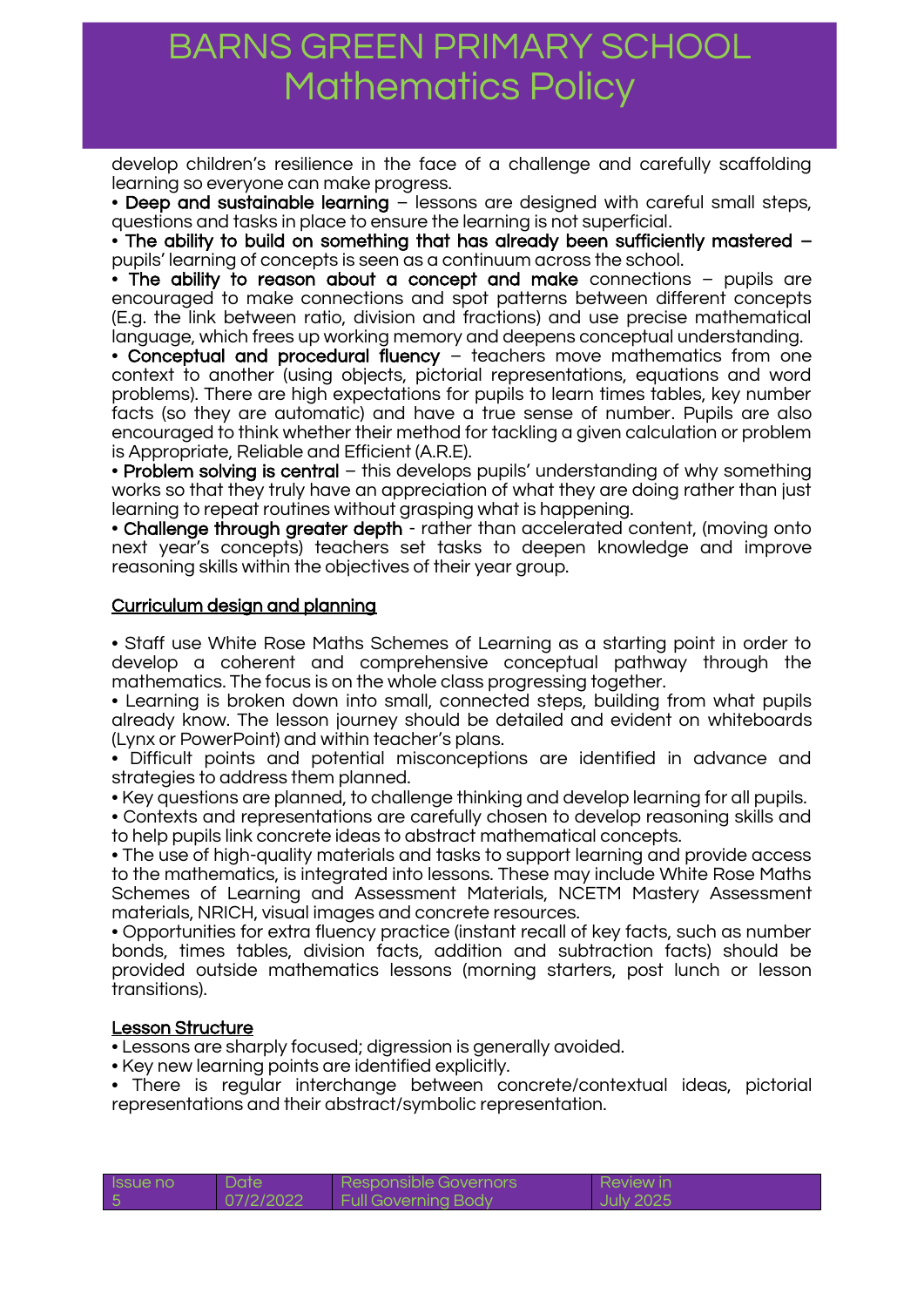• Mathematical generalisations are emphasised as they emerge from underlying mathematics, which is thoroughly explored within contexts that make sense to pupils.

• Making comparisons is an important feature of developing deep knowledge. The questions "What's the same, what's different?" are often used to draw attention to essential features of concepts.

• Repetition of key ideas (for example, in the form of whole class recitation, repeating to talk partners etc.) is used frequently. This helps to verbalise and embed mathematical ideas and provides pupils with a shared language to think about and communicate mathematics.

• Teacher-led discussion is interspersed with short tasks involving pupil to pupil discussion and completion of short activities.

• Formative assessment is carried out throughout the lesson; the teacher regularly checks pupils' knowledge and understanding and adjusts the lesson accordingly.

• Gaps in pupils' knowledge and understanding are identified early by in-class questioning. They are addressed rapidly through individual or small group intervention, either on the same day or the next day, which may be separate from the main mathematics lesson, to ensure all pupils are ready for the next lesson.

• Teachers discuss their mathematics teaching regularly with colleagues, sharing teaching ideas and classroom experiences in detail and working together to improve their practice.

### Marking

Next steps can be provided narrow gaps between learners or to extend a child's understanding. However, it is essential that all marking picks up and addresses any misconceptions/mistakes and thorough questioning ensures children have clarified their thinking clearly.

### Assessment and Record Keeping

In addition to the formative assessment undertaken in lessons and summative end of topic assessments from White Rose, teachers will use termly summative assessments (during Assessment Week) supplied by the NFER to reinforce their judgements and provide further opportunities to identify gaps in pupil learning and tailor future lessons. Teacher judgements are then entered onto our traffic light grid each half term and teachers talk through the progress of their pupils at termly tracking progress meetings: this ensures targeted support can be given to those who need it.

#### Interventions

Interventions in maths should be based on developing key number skills that are appropriate for the children involved. Intervention provided to boost children's progression in maths should be tightly planned, with success criteria set and assessments made frequently to ensure progress is being made. Whilst

| <b>Issue no</b> | Date <sup>1</sup> | Responsible Governors      | <b>Review in</b> |
|-----------------|-------------------|----------------------------|------------------|
|                 | 07/2/2022         | <b>Full Governing Body</b> | <b>July 2025</b> |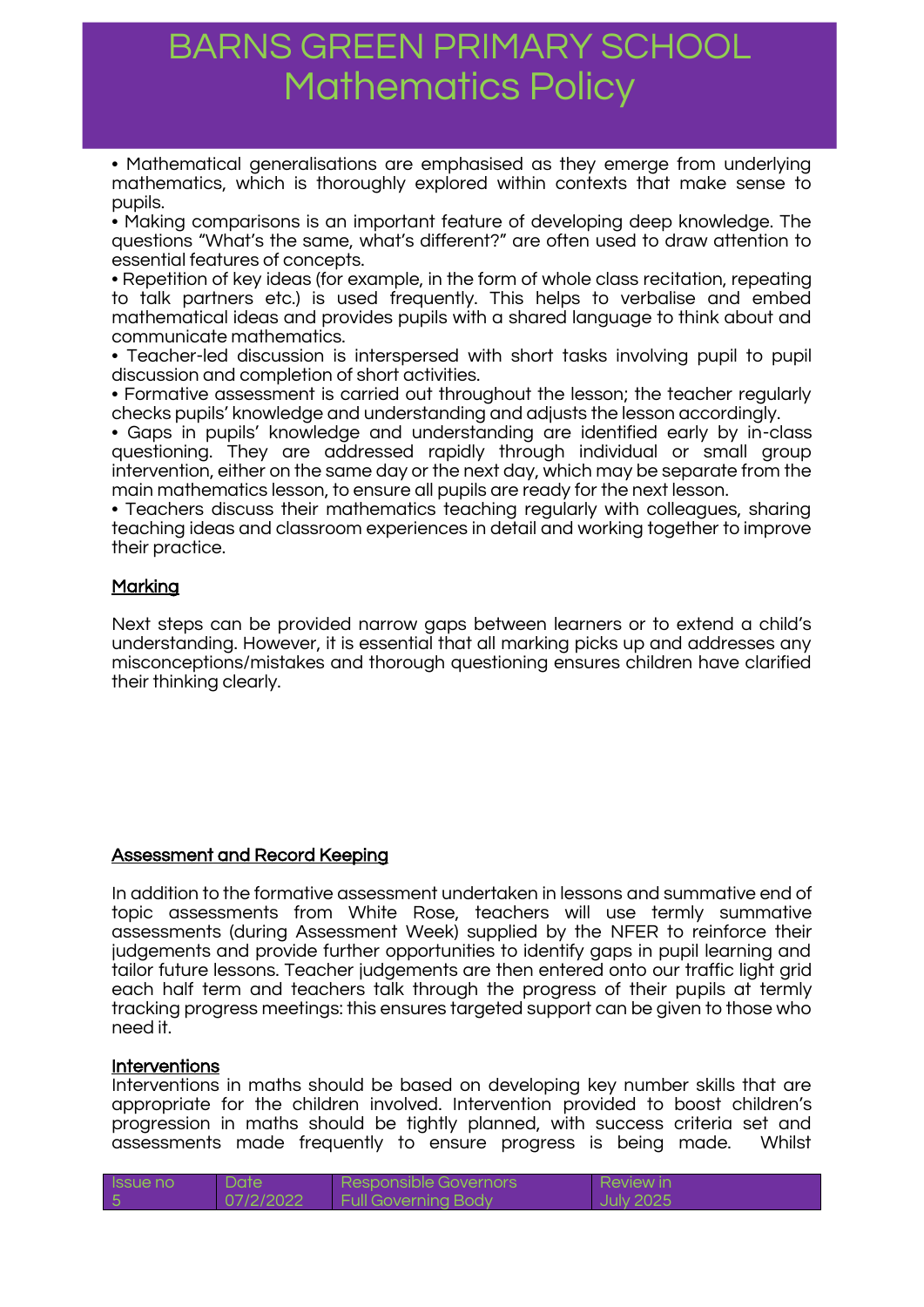interventions could be carried out by Teaching Assistants, for example, what is being taught and how it is delivered is the class teacher's responsibility and communication is essential. When possible, teachers should be delivering the interventions. Interventions should be in sync with the child's current learning in class.

### Inclusion and Special Needs

Barns Green aims to meet the needs of all, taking into account gender, ethnicity, culture, religion, language, disability, age and social circumstances. The provision for children with special needs is detailed in the SEND Policy. SEND pupils may be supported by additional adults, different resources, differentiated activities. They may also complete additional activities outside of the mathematics lesson. We have high expectations of all children and strongly believe that all children are able to achieve in mathematics. Some may take longer to grasp concepts and may need careful scaffolding or extra time/support.

#### Resources

A bank of essential mathematics resources are kept in each classroom tray drawers and cupboards. Further resources are kept in the General resources cupboard for all to share, such as the large Numicon packs. Teacher's reference and resource books are kept in the PPA room. There is also a published scheme available – Abacus children workbooks are kept in the relevant year group classrooms. However, teachers should use resources which best fits the success criteria – these might come from the published schemes but might come from elsewhere such as resources from the Internet, Numicon handbooks and other teacher guides.

#### **Display**

In the classrooms there will be mathematical vocabulary displayed so that children use this in the communication of their understanding. There will be maths work on display in classrooms and/or in other areas of the school in order to encourage a positive attitude and enthusiasm towards mathematics for all groups of children. All classrooms will display a selection of stem sentences.

### Early Years Foundation Stage (EYFS)

Children in EYFS explore mathematical concepts through active exploration and their everyday play-based learning. Children are taught key concepts and develop number sense using a hands-on practical approach. EYFS practitioners provide opportunities for children to manipulate a variety of objects which supports their understanding of quantity and number. Pupils explore the 'story' of numbers to twenty and the development of models and images for numbers as a solid foundation for further progress. The CPA approach is used when teaching children key mathematical skills. Practitioners allow children time for exploration and the use of concrete objects helps to support children's mathematical understanding. Mathematics in the early years provides children with a solid foundation that will enable them to develop skills as they progress through their schooling and ensures children are ready for the National Curriculum.

#### Role of the Subject Leader

| <b>Issue no</b> | <b>Date</b> | Responsible Governors                | <b>Review in</b> |
|-----------------|-------------|--------------------------------------|------------------|
|                 | 07/2/2022   | <b>Example 1 Full Governing Body</b> | <b>July 2025</b> |